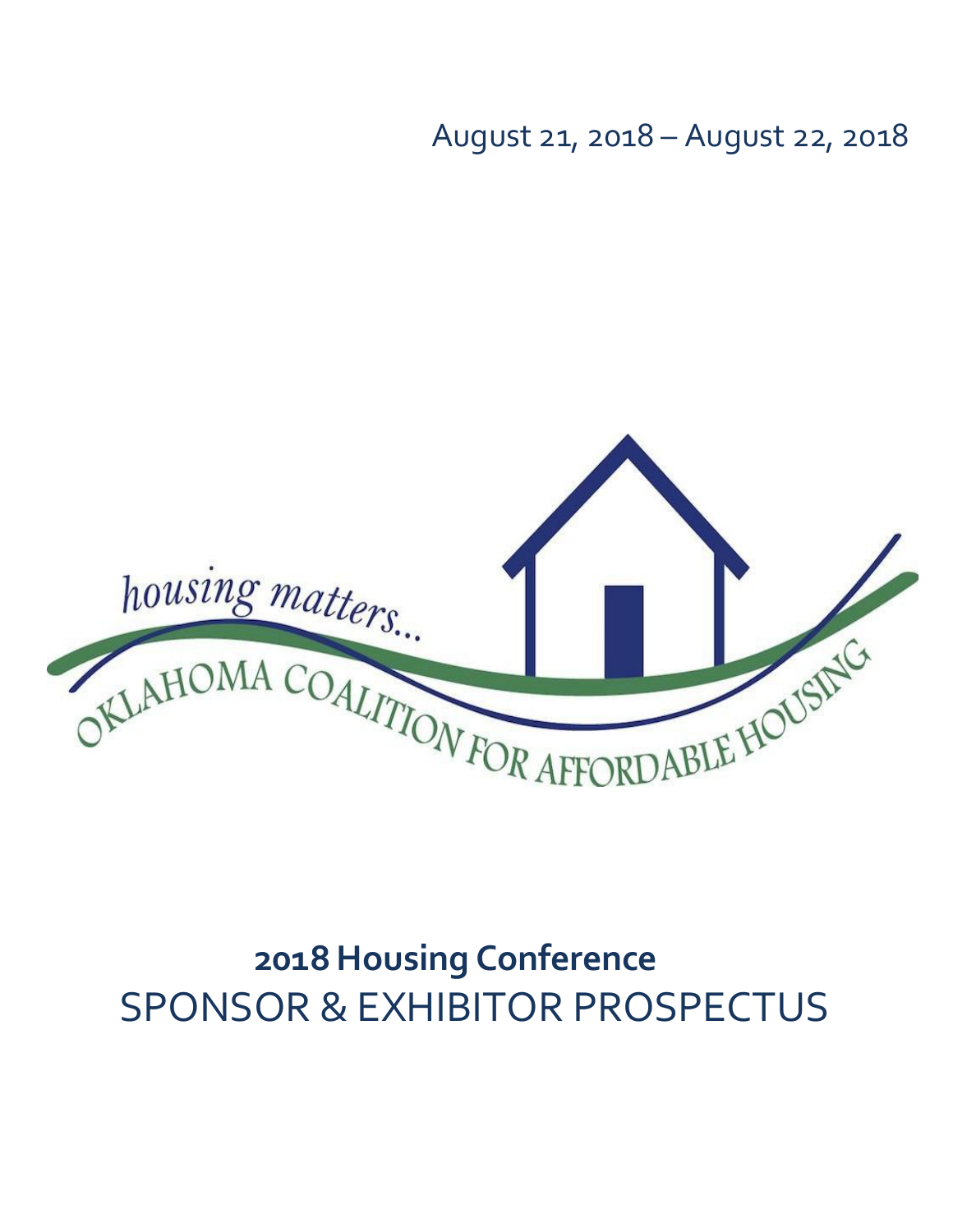# **SPONSOR**

### **WHOWE ARE**

The mission of the Oklahoma Coalition for Affordable Housing ("Coalition") is to lead the movement to ensure that all residents of the state of Oklahoma flourish in safe, affordable homes and to help communities develop safe and affordable housing options for all residents. We reach our mission through advocacy, education, and practical training to foster the production and maintenance of affordable housing throughout the state.

### **HousingConferencehighlightsinclude:**

- o A two-daytradeshowthatconnectsyoutovaluableresources, services,and products
- o General sessionswith presentations onemerging issues
- o Breakout sessions featuring national and state experts o Continuing educationcredits
- o Oklahoma Housing Finance Agency mandated American with Disabilities Act and Fair Housing Training

### **REACHTHEDECISION MAKER**

This is the ultimate marketing opportunity for any company or organization seeking to be in front of leaders and decision makers who work in Affordable Housing. Sponsoring offers prime-time exposure of your product and/or services during the event that combines exceptional educational programs and networking opportunities. These individuals cometo:

- o Shorten thebuying process by working with you face-to- face
- o Seeproducts and servicesdemonstrated firsthand
- o Compare your products and services with other suppliers

### **SPONSORSHIP PACKAGES**

The Housing Conference invites your company to be a part of the Housing Conference Expo Hall. The Expo Hall will provide you with an opportunity to meet your clients and potential clients face-to-face, providing you with maximum exposure! The Expo Hall will be held in the main corridor, giving you key placement for attendees during registration, lunch, and break times.

Exhibitor and sponsorship packages are available to help you make the right number of impressions in this lucrative market. As an exhibitor or sponsor, this is your opportunity to show your commitment within a very influential marketplace, while enhancing your visibility and achieving your public relations and marketing or advertising goals. Attendees are encouraged to meet with each vendorin the exhibit area.

Sponsorship and exhibit packages include a limited number of free registrations, recognition throughout the event, opportunity to introduce speakers, and so much more.

### *EXCLUSIVE Packages purchased by April 30, 2018 receive a complimentary 6' Exhibit Booth, a \$500 value!*

### **DRAWINGS & PROMOTIONALGIVEAWAYS**

Promotional giveaways and drawings are permitted with prior approval. Vendors will need to determine their winner before the luncheon and give the name ofthe winner to the tradeshow manager at 11:30 a.m. so that the winner may be announced in the luncheon. Winners must be present to win. The Housing Conference will not be responsible for shipping any prizes to winners. Winners will be announced on stage during lunch and will pick up their prize from exhibitor booth afterlunch.

### **Expo Hall Hours**

\*schedule and specifics are subject to change Any dismantling of booths or removal of booth materials is expressly prohibited before the official end of the Housing Conference.

### **Tuesday,August 21, 2018**

7:00am - 11:00 pm Exhibitor Booth Setup 11:00pm – 7:00 pm TradeShow

#### **Wednesday,August 22, 2018**

7:00am – 3:00 pm Trade Show 3:00pm – 5:00 pm Exhibitor TearDown

(All materials must be removed before 6:00 p.m. Any materials left in the expo area after this time will be removed and discarded.)

### **SPONSOR AND EXHIBIT CONTRACT**

The completed electronic application for sponsorship/exhibit space and the full payment together constitute a contract between parties. Applications and payments are due by May 31, 2018. After that date, application for exhibit space will be accepted if space is available.

### **CANCELLATION**

Cancellations of space must be made in writing to [ocah@outlook.com.](mailto:ocah@outlook.com) Written cancellations received by May 31, 2018 will be subject to a 50 percent cancellation fee.No refunds will be given for space cancelled after this date.

#### **ELIGIBILITY**

The Housing Conference reserves the right to determine the acceptability of applications for exhibits, advertisements, and sponsorship. Applications and proposed exhibits will be accepted or rejected based on criteria including but not limited to the products' or services' professionals or educational benefit to the attendees; products or services consistent with the mission, purpose and goals of the Housing Conference; and spatial constraints in the exhibit hall.

### **FORMOREINFORMATION**

Please contact ocah@outlook.com for additional information.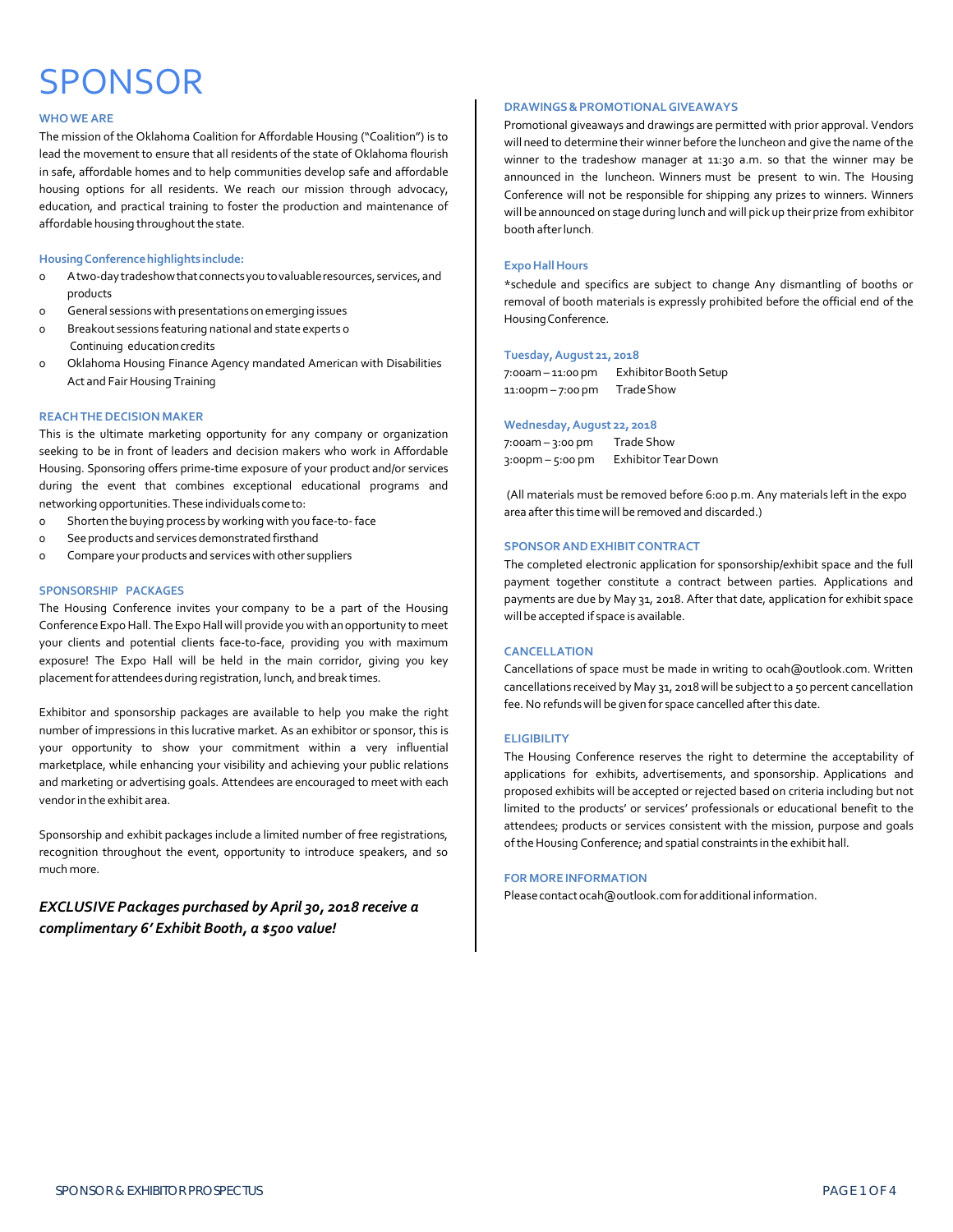# SPONSOR

## *EXCLUSIVE SPONSOR Packages purchased by May 31, 2018 receive a complimentary 6' Exhibit Booth!*

# **Platinum Sponsor – Exclusive \$10,000 SOLD**

- Includes 10 Conference registrations and reserved VIP seating during Day 2 luncheon
- Representative from sponsoring company may offer welcome remarks to attendees and speak briefly aboutthe company during Day 2 opening (optional: 2 minutesmax)
- Prominent Conference Sponsor signage near registration
- Prominent logo on expo exhibitor card
- Full page color ad in Conference program
- Recognition during Opening Session
- Company name, logo, and web link in prominent location on Conference website
- Logo on all email correspondence to Housing Conference attendees

## **Gold Sponsor – Exclusive \$7,500 SOLD**

- Includes 7 Conference registrations
- Representative from sponsoring company may offer welcome remarks to attendees on day 1 and speak briefly about the company (optional: 2 minutes max)
- Reserved VIP seating for 4 at luncheon
- Special signage throughout lunch
- Listing in Housing Conference Program
- Listing on sponsor signage near registration
- Company name, logo, and web link on Housing Conference website
- Logo on all email correspondence to Housing Conference attendees

### **Silver Sponsor – Exclusive \$6,500**

- Includes 6 Conference registrations
- Representative from sponsoring company may offer welcome remarks to session attendees during cocktail reception and speak briefly about the company (optional: 2 minutes max)
- Reserved VIP seating for 4 at luncheon
- Special signage throughout lunch
- Listing in Housing Conference Program
- Listing on sponsor signage near registration
- Company name, logo, and web link on Housing Conference website
- Logo on all email correspondence to Housing Conference attendees

#### **Bronze Sponsor – Exclusive \$5,000 SOLD**

- Includes 5 Conference registrations
- Large logo during lunch
- Representative from sponsoring company may offer welcome remarks to session attendees prior to legislative update and speak briefly about the company (optional; 2 minutes max)
- Special signage throughout lunch
- **•** Listing in the Housing Conference program
- Listing onsponsor signage nearregistration
- Company name, logo, and web link on Housing Conference
- Logo on all email correspondence toHousing Conference attendees

## **Luncheon Sponsor – 2 available \$4,500 SOLD**

- Includes 4 Conferenceregistrations
- Large logo during lunch
- Representative from sponsoring company may offer welcome remarks to sessionattendees priorto opening presentation and speak briefly about the organization (optional; 2 minutes max)
- Special signage throughout lunch
- **•** Listing in the Housing Conference program
- Listing onsponsor signage nearregistration
- Company name, logo, and web link on Housing Conference
- Logo on all email correspondence toHousing Conference attendees

## **Bag Sponsor – Exclusive \$3,500 SOLD**

- Includes 3 Conference registrations
- Company logo printed on Housing Conference bag distributed to all attendees (Housing Conference planning team selects bag)
- Company brochureor printed material of choice inside of bad bag for each attendee(optional)
- RecognitionduringOpening Session
- **•** Listing in the Housing Conference program
- Listing onsponsor signage nearregistration
- Company name, logo, and web link on Housing Conference website
- Logo on all email correspondence to Housing Conference attendees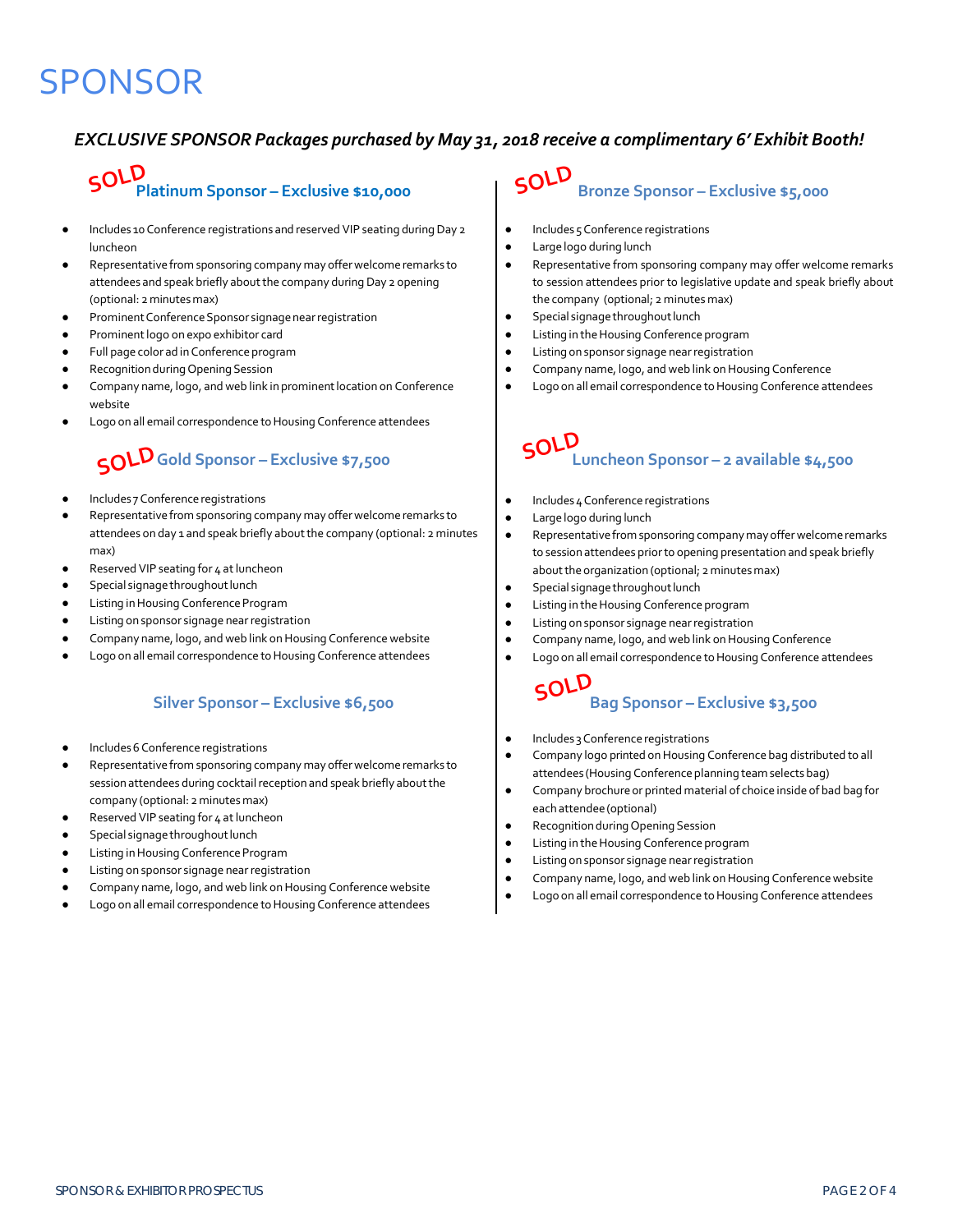# SPONSOR

### **\$2,500 Sponsor Packages**

- Includes 2 Conference registrations
- Listing in the Housing Conference Program
- Listing on sponsor signage near registration
- Company name, logo, and web link on Housing Conference website
- Logo on all email correspondence to Housing Conference attendees

#### □ **Track Sponsor – (8 available)**

Representative from sponsoring company may offer opening remarks to session attendees prior to speaker presentation and speak briefly about their company (optional; 2 minutes max). Signage throughout General Session. Track will be assigned by staff for Day 1 or Day 2.

### □ **ProgramSponsor. SOLD**

Full outside back page color ad.

### □ **Wi-FiSponsor(1 available). SOLD**

Signagewith company logo near session entrances

### **\$2,000 Sponsors**

- Includes 1 Conference registration (does not include CEU hours)
- Listing on sponsor signage near registration
- Listing in Housing Conference program
- Company name, logo, and web link on Housing Conference website
- Logo on all email correspondence to Housing Conference attendees

### □ **Break Sponsor(6 available)**

Signagewith company logo located near break refreshments

#### □ **Breakfast Sponsor(4available)**

Signage with company logo located near breakfast buffet

### **\$1,500 Sponsor Packages**

- Includes 1 conference registration (does not include CEU hours)
- Listing in Housing Conference program
- Listing on sponsor signage near registration
- Company name, logo, and web link on Housing Conference website
- Logo on all email correspondence to Housing Conference attendees

## □ **Lanyard Sponsor. SOLD**

Company Logo or typeset name printed on name badge lanyards distributed to all attendees (lanyard will be selected by Housing Conference planning team)

## □ **PenSponsor. SOLD**

Company logo ortypeset name printed on pen distributed to all attendees (pens will be selected by planning team)

### **\$1,000 Sponsor Packages**

- Includes 1 conference registration (does notincludeCEUhours)
- **•** Listing in Housing Conference program
- Listing onsponsor signage nearregistration
- Company name, logo, and web link on Housing Conference website

### □ **ScholarshipSponsor(5 available)**

Sponsor 4 students or nonprofits attendees attending Housing Conference

## □ **H2OSponsor(4available) 2 Left**Company logo on signage near water station in a session room.

### **\$500 EXHIBIT BOOTHS 6' Exhibit Booths – Limit of 20 Booths!**

- One 6' draped table
- Two chairs
- Listing in Housing Conference program
- All display material must be flameproof and subject to inspection by the fire department.No flammable fluidsor substancesmay be used or shown in booths.

### **ASSIGNMENTOFEXHIBITSPACE**

Exhibit space is limited and will sell out quickly. Booths will be assigned on a firstcome, first-served basis upon the receipt of a completed application and payment of booth space. Every effort will be made to assign booth location in accordance with exhibitor's preference, but no guarantee can be made. Exhibit management reserves the right to adjust the floor plan and/or reassign an exhibitor's location as deemed advisable and for the overall good of the exhibition or for safety issues. Affected exhibitors will be notified in such situations. An updated list of remaining booth spaces will be available on the web site.